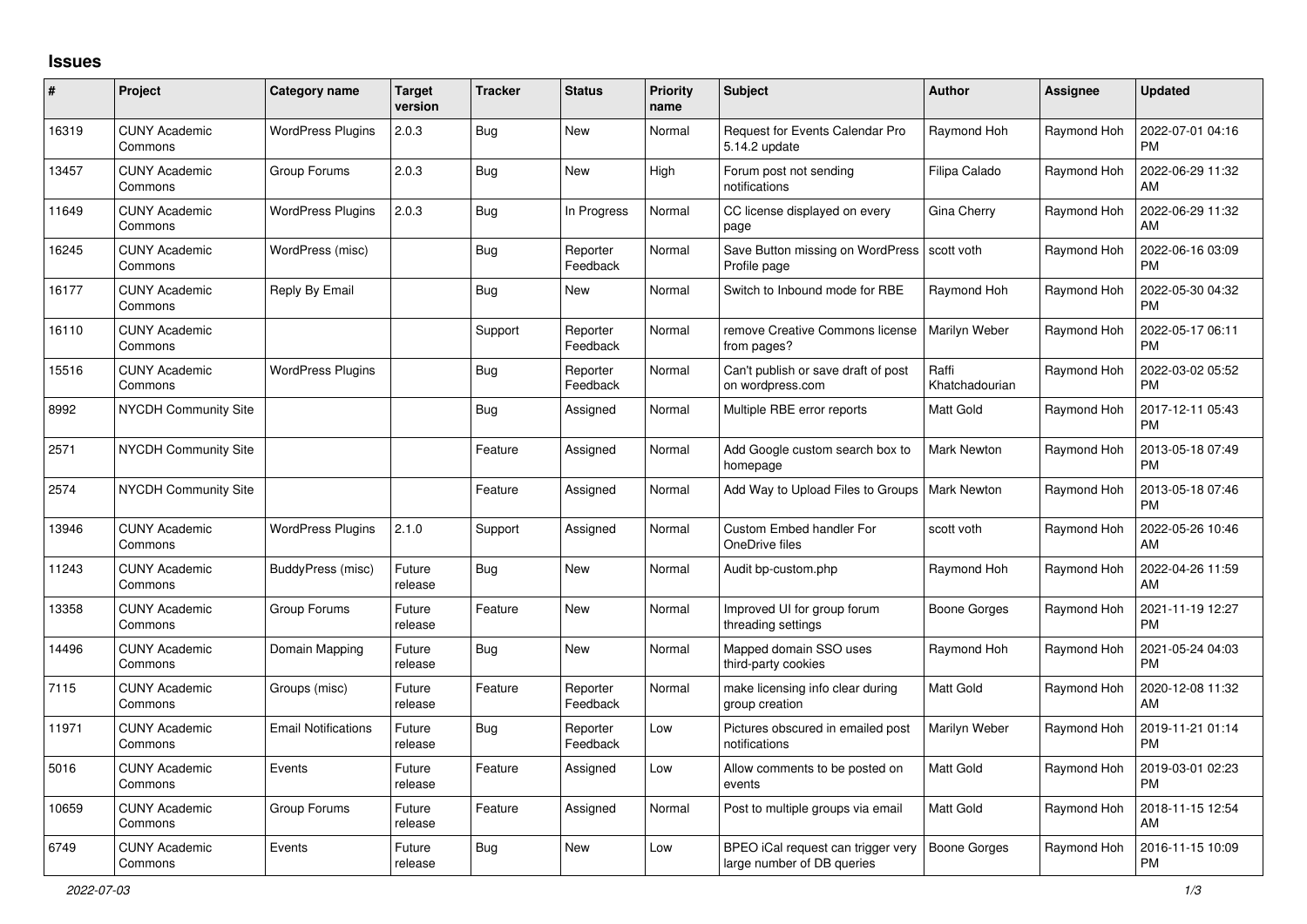| #     | Project                         | <b>Category name</b>       | <b>Target</b><br>version | <b>Tracker</b> | <b>Status</b>        | <b>Priority</b><br>name | <b>Subject</b>                                                                | <b>Author</b>           | <b>Assignee</b> | <b>Updated</b>                |
|-------|---------------------------------|----------------------------|--------------------------|----------------|----------------------|-------------------------|-------------------------------------------------------------------------------|-------------------------|-----------------|-------------------------------|
| 5691  | <b>CUNY Academic</b><br>Commons | <b>Blogs (BuddyPress)</b>  | Future<br>release        | <b>Bug</b>     | Assigned             | High                    | Differing numbers on Sites display                                            | Matt Gold               | Raymond Hoh     | 2016-06-13 01:37<br><b>PM</b> |
| 5282  | <b>CUNY Academic</b><br>Commons | Social Paper               | Future<br>release        | <b>Bug</b>     | New                  | Normal                  | Replying via email directs to paper<br>but not individual comment.            | Marilyn Weber           | Raymond Hoh     | 2016-03-02 01:48<br><b>PM</b> |
| 3939  | <b>CUNY Academic</b><br>Commons | <b>WordPress Plugins</b>   | Future<br>release        | Bug            | Hold                 | Normal                  | Activity stream support for<br>Co-Authors Plus plugin                         | Raymond Hoh             | Raymond Hoh     | 2015-11-09 06:13<br><b>PM</b> |
| 333   | <b>CUNY Academic</b><br>Commons | <b>Email Notifications</b> | Future<br>release        | Feature        | Assigned             | Low                     | Delay Forum Notification Email<br>Delivery Until After Editing Period<br>Ends | Matt Gold               | Raymond Hoh     | 2015-11-09 06:01<br><b>PM</b> |
| 1192  | <b>CUNY Academic</b><br>Commons | <b>Group Files</b>         | Future<br>release        | Feature        | Assigned             | Low                     | When posting group files, allow<br>users to add a category without<br>saving  | Matt Gold               | Raymond Hoh     | 2015-11-09 05:53<br><b>PM</b> |
| 3517  | <b>CUNY Academic</b><br>Commons | My Commons                 | Future<br>release        | Feature        | Assigned             | Normal                  | Mute/Unmute My Commons<br>updates                                             | Matt Gold               | Raymond Hoh     | 2015-11-09 01:19<br><b>PM</b> |
| 3192  | <b>CUNY Academic</b><br>Commons | Group Forums               | Future<br>release        | Feature        | Assigned             | Normal                  | Customizable forum views for<br>bbPress 2.x group forums                      | <b>Boone Gorges</b>     | Raymond Hoh     | 2015-11-09 12:47<br><b>PM</b> |
| 4535  | <b>CUNY Academic</b><br>Commons | My Commons                 | Future<br>release        | <b>Bug</b>     | New                  | Low                     | My Commons filter issue                                                       | scott voth              | Raymond Hoh     | 2015-09-01 11:17<br>AM        |
| 4388  | <b>CUNY Academic</b><br>Commons | WordPress (misc)           | Future<br>release        | <b>Bug</b>     | Assigned             | Normal                  | Repeated request for<br>authentication.                                       | Alice.Lynn<br>McMichael | Raymond Hoh     | 2015-08-11 07:35<br><b>PM</b> |
| 3536  | <b>CUNY Academic</b><br>Commons | My Commons                 | Future<br>release        | Feature        | Assigned             | Normal                  | Infinite Scroll on My Commons<br>page                                         | Matt Gold               | Raymond Hoh     | 2015-04-13 04:42<br>РM        |
| 3662  | <b>CUNY Academic</b><br>Commons | <b>SEO</b>                 | Future<br>release        | Feature        | Assigned             | Normal                  | Duplicate Content/SEO/Google<br>issues                                        | Matt Gold               | Raymond Hoh     | 2015-04-13 04:37<br><b>PM</b> |
| 3577  | <b>CUNY Academic</b><br>Commons | My Commons                 | Future<br>release        | Design/UX      | Assigned             | Normal                  | Replies to items in My Commons                                                | Matt Gold               | Raymond Hoh     | 2015-04-09 05:19<br><b>PM</b> |
| 3492  | <b>CUNY Academic</b><br>Commons | WordPress Themes           | Future<br>release        | Support        | Assigned             | Normal                  | Add CBOX theme to the Commons                                                 | scott voth              | Raymond Hoh     | 2014-10-08 05:55<br><b>PM</b> |
| 14994 | <b>CUNY Academic</b><br>Commons | cdev.gc.cuny.edu           | Not tracked              | Support        | In Progress          | Normal                  | Clear Cache on CDEV                                                           | scott voth              | Raymond Hoh     | 2021-12-07 03:51<br><b>PM</b> |
| 14983 | <b>CUNY Academic</b><br>Commons | WordPress (misc)           | Not tracked              | Support        | Reporter<br>Feedback | Normal                  | "Read More" tag not working                                                   | Rebecca Krisel          | Raymond Hoh     | 2021-11-23 01:17<br><b>PM</b> |
| 13430 | <b>CUNY Academic</b><br>Commons | Reply By Email             | Not tracked              | <b>Bug</b>     | New                  | Normal                  | Delay in RBE                                                                  | Luke Waltzer            | Raymond Hoh     | 2020-10-13 11:16<br>AM        |
| 13328 | <b>CUNY Academic</b><br>Commons | Group Forums               | Not tracked              | <b>Bug</b>     | Reporter<br>Feedback | Normal                  | cross-posting in two related groups                                           | Marilyn Weber           | Raymond Hoh     | 2020-09-15 10:39<br><b>PM</b> |
| 13286 | <b>CUNY Academic</b><br>Commons |                            | Not tracked              | Support        | New                  | Normal                  | problem connecting with<br>WordPress app                                      | Marilyn Weber           | Raymond Hoh     | 2020-09-08 11:16<br>AM        |
| 12741 | <b>CUNY Academic</b><br>Commons | <b>WordPress Plugins</b>   | Not tracked              | Support        | Reporter<br>Feedback | Normal                  | Tableau Public Viz Block                                                      | Marilyn Weber           | Raymond Hoh     | 2020-05-12 11:00<br>AM        |